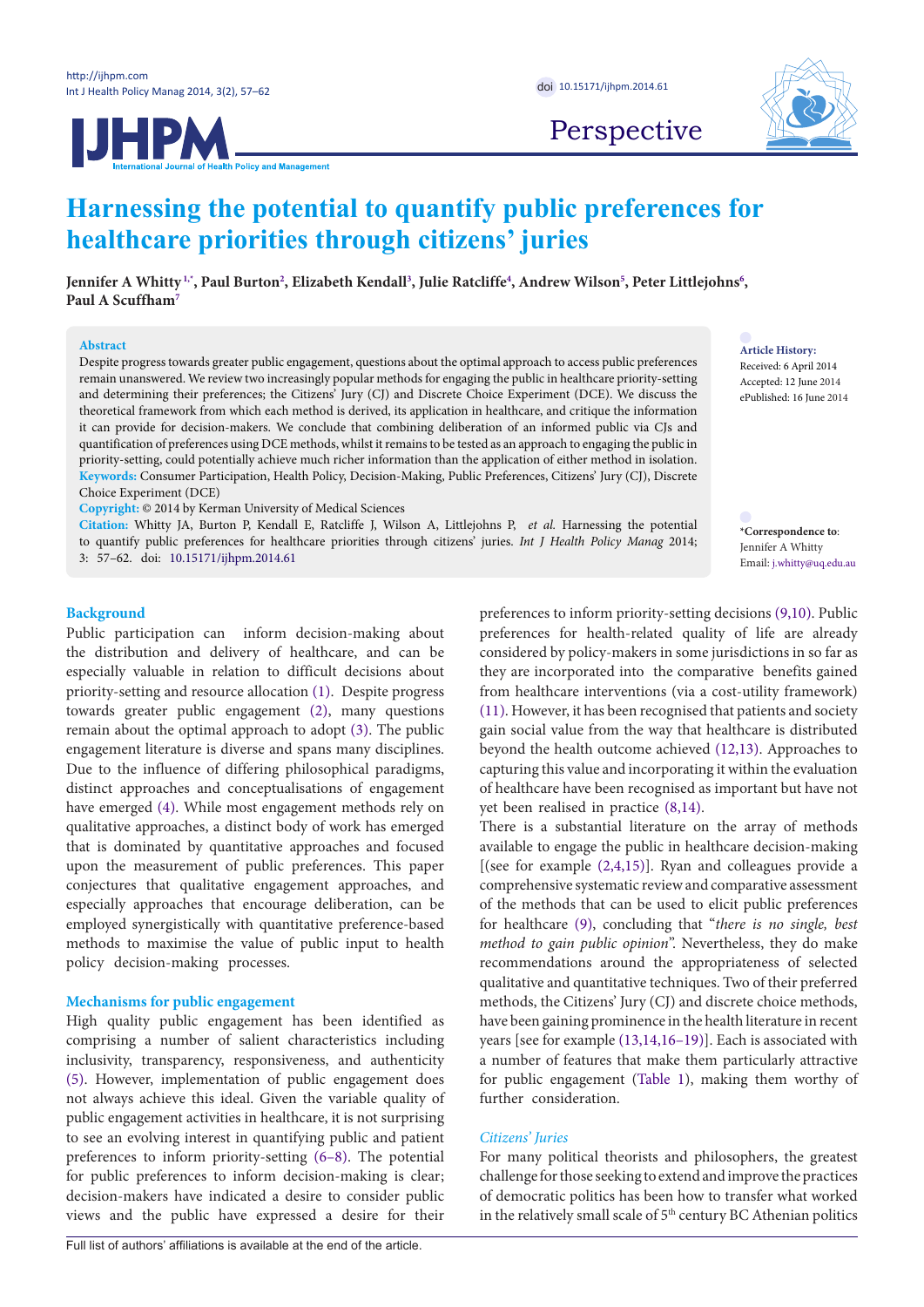|                                                     | Citizens' Jury (CJ)                                                                                                                                                             | Discrete Choice Experiment (DCE)                                                                                                                                                                                                                                                                                                                     |
|-----------------------------------------------------|---------------------------------------------------------------------------------------------------------------------------------------------------------------------------------|------------------------------------------------------------------------------------------------------------------------------------------------------------------------------------------------------------------------------------------------------------------------------------------------------------------------------------------------------|
| Theoretical framework                               | Theories of deliberative democracy                                                                                                                                              | Consumer welfare and random utility theories                                                                                                                                                                                                                                                                                                         |
| Approach                                            | Deliberative; output is from an informed sample.                                                                                                                                | Stated preference survey; output is from a potentially uninformed sample.                                                                                                                                                                                                                                                                            |
| Sampling strategy<br>(selection, sample size)       | Random selection across a stratified sample to<br>reflect the diversity of the population.<br>Optimum sample size unknown; generally                                            | Ideally a large, randomly selected sample, representative of the population.<br>Minimum sample size of 20 suggested for precision (21); but contentious.                                                                                                                                                                                             |
|                                                     | between 12-24 (20); although up to 30 have been<br>used (22,23).                                                                                                                | Ideally a larger sample.                                                                                                                                                                                                                                                                                                                             |
| Data and analysis                                   | Qualitative. Jury discussions and interactions<br>can be recorded, transcribed and analysed<br>thematically.                                                                    | Quantitative. Choice observations are analysed using regression methods.                                                                                                                                                                                                                                                                             |
| Output with<br>information to be used<br>for policy | Juror recommendations following deliberation.<br>These may or may not be unanimous. Output<br>does not capture strength of preference (without<br>use of an additional method). | Captures relative strength of preference. Has the potential to derive<br>preference weights. Trade-offs between desirable characteristics and<br>willingness to pay can be estimated. Weights will represent the average<br>preference across the sample. Has the potential to explore heterogeneity<br>within the sample if a large sample is used. |

#### **Table 1.** Summary of the CJ and DCE approaches

to contemporary mass societies. Many of those practices are not able to meet the demands of larger populations. CJs offer a way of seeking informed public views using a democratic, deliberative process, while avoiding the problem of demands from large populations by limiting participation to a small number of people.

CJs combine a deliberative process with inclusion of diversity through random selection across a stratified sample ([24\)](#page-4-12). Fishkin argued that traditional measures of public opinion, such as polling, simply model the ignorance of the general public [\(25\)](#page-4-13). When asked for their views on most matters of concern to policy-makers, uninformed members of the general public will offer their views and reveal their preferences, even if they know or care little about these matters. Drawing on extensive survey data from the American electorate, Somin demonstrated the extent of this ignorance, which he describes not as a moral failing but as a rational response to the inability of individual citizens to influence large scale political outcomes ([26](#page-4-14)). CJs seek to address both these limitations, by educating participants through the deliberative process and by offering the prospect of a direct and tangible influence on policy decisions. Thus, this approach offers a potentially powerful contribution to modern policy-making.

In a CJ, a small sample of the public is presented with a policy dilemma for deliberation. They review evidence about its nature and possible resolution, presented by experts who can be cross examined. The initial views of participants are potentially transformed by hearing the reasoning of others and through the requirement for each participant to justify their views. It is assumed that the deliberations of this subsample of the population can be taken to fairly represent the conscience and intelligence of the general public [\(23,](#page-4-15)[27\)](#page-4-16). Allowing a purposive representation of the public to become more informed and then to deliberate about priorities for healthcare offers a potentially more reliable voice than opinion polls, surveys, focus groups or patient representative groups which are likely to present self-interested views and may reflect varying degrees of ignorance about the matter in question [\(28\)](#page-4-17). There is evidence that jurors in these settings become more actively engaged in debates, express their views, are able to recall fine details about the information presented and, subsequently, develop a greater sense of coherence (16,[18,](#page-4-18)[23](#page-4-15),[27](#page-4-16),[29](#page-4-19)).

There have been a number of published applications of the CJ and related deliberative approaches in healthcare prioritysetting (16[,18,](#page-4-18)[29](#page-4-19),[30](#page-4-20)), some of which have been commissioned by health authorities. One of the most prominent examples is the routine use of a variant of CJs by the UK's National Institute for Health and Care Excellence (NICE) for prioritysetting guidance [\(23](#page-4-15)). It could be argued that the NICE Citizens' Council, which is essentially a standing body, is not really a model of a CJ, which is usually constituted to address a particular topic. The former is an institutionalised engagement model which over time could become part of the establishment itself, rather than an independent group of citizens [\(3\)](#page-3-8). Nevertheless, NICE limit the term served by members of the Council to three years, which might counteract this tendency. The definition of a CJ in the literature is somewhat subjective, and does not deal with nuances of the method such as when a citizen becomes "institutionalised". If the CJ method is to be scientifically acceptable, there will need to be some clarification defining the methodological boundaries of what constitutes a CJ. The UK is not the only jurisdiction to use this approach for public engagement in priority-setting, with interest in the approach in Canada, Australia and New Zealand [\(16](#page-4-10)[,19,](#page-4-11)[30,](#page-4-20)[31\)](#page-4-21). However, to our knowledge the UK is the only country so far to routinely embrace a CJ approach, rather than investigate their role through more ad hoc research projects.

# *What information do CJs provide for decision-makers?*

CJs potentially promise a number of tangible benefits to policy and decision-makers. If implemented well with unbiased selection of participants, robust deliberation supported by mutual trust, and appropriate facilitation and expertise, CJs offer an opportunity to address the challenges facing those who seek to promote public participation in decision-making. Unlike many contemporary forms of public debate (especially those conducted online) that can degenerate rapidly into unpleasant exercises in abuse and ridicule, the more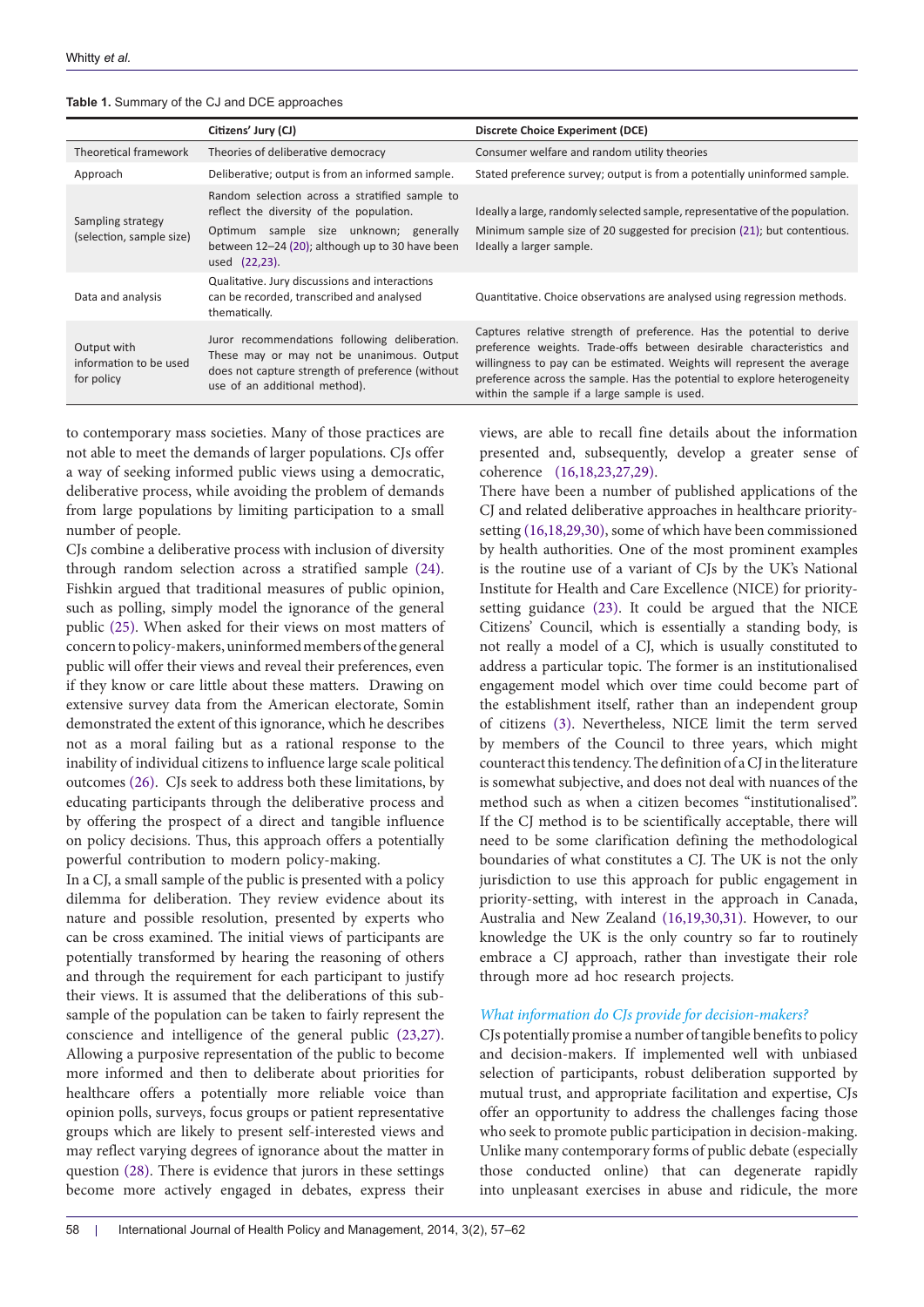structured process of the CJ better guarantees the traditional Millsian right to free expression and an obligation to disagree respectfully ([32](#page-4-25)). It is expected that the group of lay people who form a Jury will have different views and preferences, but the process of deliberation respects these differences whilst also striving for common ground. There is a belief that decisions made by a wider group of people (i.e. as in a CJ) are better in some way than those made by smaller, self-selecting groups of experts [\(33\)](#page-4-26). It is assumed that the wider group is better placed to identify practical and logical flaws and provides a greater degree of political legitimacy to decisions. Despite these potential benefits, there are shortcomings associated with CJs, and their uptake into priority-setting has been variable. Methodological uncertainties associated with the CJ approach need addressing before it can become a method routinely relied on by decision-makers. These include the optimal number of people to participate in a CJ, how to select and recruit witnesses, and the extent to which the recommendations of the Jury are representative of broader public preferences. CJs are designed to deliver a consensus among the group and to achieve this in a descriptive way, but typically they do little to quantify preferences surrounding healthcare decisions. Thus, there is a need to capture the relative strength of preferences among the members of the group as well as their final consensus opinion.

## *Discrete choice methods*

Prominent among the approaches for quantifying public preferences for priority-setting are choice-based methods, such as the DCE [\(9](#page-4-3)[,14,](#page-4-8)[34\)](#page-4-27). DCEs typically involve the presentation of a series of choices in which respondents are asked to choose one of two or more alternative scenarios, each representing a unique combination of specified attributes and levels of the treatment or service, under consideration [\(14,](#page-4-8)[21\)](#page-4-24). Statistical analysis of the individuals' choices identifies the relative importance of the attributes and the trade-offs individuals make when choosing one scenario over another (i.e. the amount of one attribute they are prepared to forgo to gain more of another).

The DCE is grounded in random utility theory [\(35](#page-4-28)[–37\)](#page-4-29) which views the utility of a health program or prioritysetting alternative as consisting of a systematic or observable component and a random component that is not observed. DCEs also draw on Lancaster's theory of consumer demand which views the utility of the program or alternative as being composed of the utility of each of its distinct parts or characteristics [\(38\)](#page-4-30). Thus, the DCE method relies on some key assumptions, most notably that participants make decisions in such a way as to maximise their own utility ([39\)](#page-4-31). In measuring social preferences for priority-setting ([40–](#page-4-32)[42](#page-5-0)), the DCE method makes the implicit assumption that individuals are altruistic in their decision-making and that their preferences can be aggregated into a meaningful social whole. This presumes that for an individual, making choices so as to maximise the utility of society equates to the same decision rule as maximising their own utility. The firm theoretical basis in consumer welfare theories has led to the increasing popularity of the DCE method to assess

preferences ([14](#page-4-8)).

The DCE has become a popular instrument for quantifying healthcare preferences and its specific use in quantifying preferences related to priority-setting is also increasing ([13](#page-4-7), [14,](#page-4-8)[40](#page-4-32)–[43](#page-5-1)). It has been used to measure preferences not only around the desirable characteristics of a healthcare service per se, but also around the distribution of healthcare within a population [\(44\)](#page-5-2). It has also been used to assess preferences for the funding of healthcare, including the additional level of taxation people are willing to accept for a health or healthcare improvement ([45](#page-5-3),[46](#page-5-4)). Although the uptake of the method by policy-makers is largely unknown, there have been prominent applications of the method to elicit social preferences backed by substantial public funding [e.g. the UK "Social Value of a QALY" project ([47](#page-5-5))].

# *What information do DCEs provide for decision-makers?*

The DCE can be administered relatively easily to a large, randomly selected representative sample of the population [\(9](#page-4-3)). It is arguably a less resource intensive method of community engagement than many other approaches; although, resource and costs would likely be high for large sample sizes. It measures not only the direction of preferences around a topic (e.g. should health gain attributed to young children be weighted more highly than those attributed to older people?), but also the relative strength of preference for one alternative policy choice compared to another (e.g. how much extra weight should be attributed to young children), and the trade-offs that respondents would be willing to make between different characteristics of that choice.

The usefulness of most preference-based approaches (including DCEs) may be limited when the respondents represent what might be called a naïve sample of the general public, that is they lack personal knowledge or experience on the issue and, thus, little weight can be given to the results [\(9](#page-4-3),[48](#page-5-6)). This is exacerbated, since respondents to a DCE have generally not had the opportunity to deliberate an issue before their preferences are elicited. Indeed, there is some indication that deliberation might affect preferences [\(49](#page-5-7)), but the extent of the impact and, most importantly, the implications for decision-making have not been widely evaluated. Nevertheless, use of a general public sample who do not have specific experience of a particular issue may be helpful in avoiding the "veil of experience" (tendency to prefer that which is familiar) which has been reported when eliciting patient preferences ([50](#page-5-8)). When eliciting preferences for priority setting (or indeed deliberating issues in a CJ), it is important to also consider the extent to which the individuals providing their preferences have had experience with the issue at hand.

# *The potential for a combined methods approach*

Studies on public input into priority-setting typically adopt either a qualitative or quantitative approach ([9\)](#page-4-3). There is clear potential for combining qualitative and quantitative methods to address priority-setting dilemmas. Some previous engagement methods, such as the Choosing Health Plans All Together (CHAT) methodology developed in the United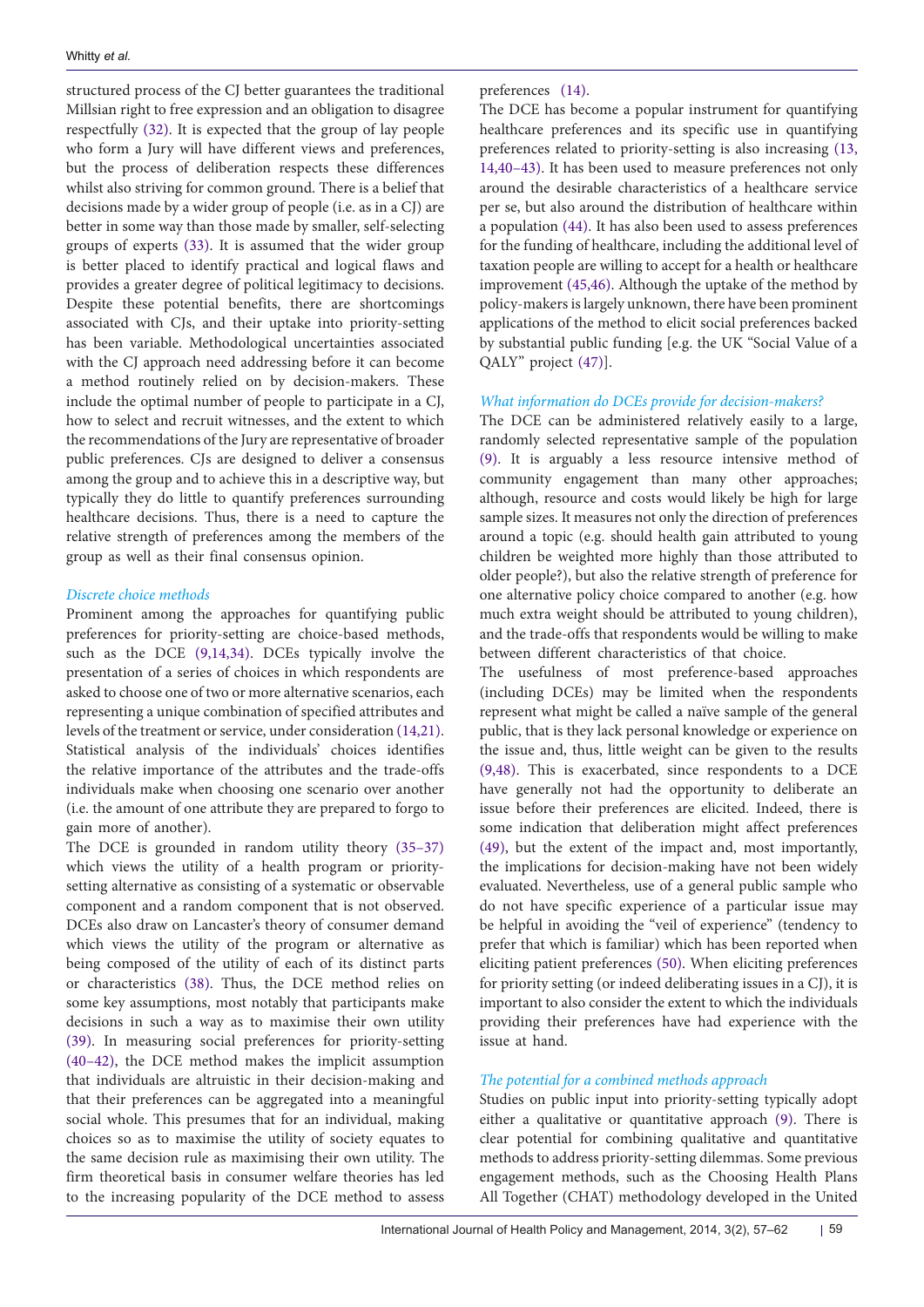States [\(51](#page-5-9)[,52\)](#page-5-10), have combined qualitative and quantitative approaches to public participation. However, these approaches have generally reported descriptive measures of preference (e.g. proportion choosing a certain option) rather than relative strength of preference by eliciting preference weights for the characteristics of each option based on tradeoffs and opportunity cost.

A mixed methods approach combining the CJ deliberative method and a method capable of weighting preferences for priority setting has not to date been trialled. This combined approach would potentially allow the in-depth deliberation of topical issues in healthcare priority-setting via the CJ approach, with quantification of the preferences of the Jurors via a DCE. Providing at least twenty jurors participate, this could provide both comprehensive guidance on the opinions and the relative strength of preference of informed jurors around a priority-setting topic. Preferences could be measured before and after the CJ, to measure not only the strength of preferences around the issue, but also any impact that deliberation might have on preferences. Sampling theory does not provide clear guidance for DCE sample sizes that are required to give precise preference estimates; sample sizes are generally estimated according to rules of thumb, with a suggested minimum of 20 required to estimate a preference model [\(21\)](#page-4-24). However, others consider a larger sample size is required [\(34](#page-4-27)[,48\)](#page-5-6), and most DCE studies have used samples greater than 20 participants [\(14\)](#page-4-8). For a combined approach to be viable, the feasibility of estimating a DCE based on a sample of 20 participants (which is also close to the maximum sample that would be recommended to participate in a CJ), requires empirical confirmation.

One further potential benefit for the combined approach is the possibility that completion of a DCE before a CJ could allow jurors to become more familiar with the prioritysetting context and possible trade-offs that might be involved. Whether this phenomenon occurs, and if so whether it is beneficial to the quality and extent of engagement, would require further exploration. The same DCE could also be used to assess the preferences of a larger statistically representative but uninformed public sample on the same topic, enabling an assessment of representative views and the extent to which they differ from the views of the Jurors before they undertook their deliberations. Intuitively this combined approach might be expected to offer benefits over a single approach alone; however, empirical investigation is required to test the impact of a combined approach on decision-making processes and outcomes.

## **Conclusions**

To encourage a greater and appropriate uptake of public engagement by health policy-makers, it is imperative that researchers address the methodological uncertainties outlined in this paper. Apathy and ignorance constitute two serious challenges for contemporary democratic politics. There is evidence of growing political disengagement among the citizens of many OECD countries and of increasing lack of trust in political leaders and representatives at all levels of government. However, there is also evidence that some

citizens are willing to participate in more thoughtful and intensive forms of political debate, especially if these are seen to make a tangible contribution to policy developments. CJs offer the prospect of just such an informed and thoughtful process, but they are necessarily limited to a small number of participants. By using a combination of random and stratified selection techniques to engage a large sample of participants and by imposing the rigour of DCEs during the course of Juries with a statistically representative population sample alongside the Juries, the outcome of these deliberations has the potential to be more realistic (in policy terms) and more representative (in political terms). Empirical research on the feasibility and outcomes of this unique combination of CJs and DCEs would reveal whether or not these putative benefits are realised in practice.

# **Acknowledgements**

This manuscript was prepared with the support of funding from an Australian Research Council Linkage Grant (#LP100200446). Jennifer Whitty was supported by a research fellowship from the Queensland Government Department of Employment, Economic Development and Innovation, Queensland Health and Griffith University.

### **Ethical issues**

Not applicable.

#### **Competing interests**

The authors declare that they have no competing interests.

#### **Authors' contributions**

All authors conceived and contributed their perspectives to the concept underpinning this manuscript. JW drafted the manuscript; all authors contributed to the manuscript, reviewed and revised the manuscript for academic content, and approved the final version.

#### **Authors' affiliations**

<span id="page-3-3"></span><span id="page-3-2"></span><span id="page-3-1"></span>1 School of Pharmacy, Faculty of Health and Behavioural Sciences, The University of Queensland, Brisbane, Queensland, Australia; and Population and Social Health Research Program, Griffith Health Institute, Griffith University, Logan campus, University Drive, Meadowbrook, Queensland, Australia. <sup>2</sup>Urban Research Program, Griffith School of Environment, Griffith University, Gold Coast campus, Southport, Queensland, Australia. <sup>3</sup> Centre of National Research on Disability and Rehabilitation, Population and Social Health Research Program, Griffith Health Institute, Griffith University, Logan campus, University Drive, Meadowbrook, Queensland, Australia. <sup>4</sup> Flinders Health Economics Group, School of Medicine, Flinders University, Adelaide, Australia. <sup>5</sup>Menzies Centre for Health Policy, School of Public Health, University of Sydney, New South Wales, Australia. <sup>6</sup> Division of Health and Social Care Research, King's College School of Medicine, London, UK. <sup>7</sup> Centre for Applied Health Economics, Population and Social Health Research Program, Griffith Health Institute, Griffith University, Logan campus, University Drive, Meadowbrook, Queensland, Australia.

#### <span id="page-3-6"></span><span id="page-3-5"></span><span id="page-3-4"></span>**References**

- <span id="page-3-0"></span>1. Caddy J, Vergez C. *Citizens as Partners: Information, Consultation and Public Participation in Policy-Making*. Paris: Organisation for Economic Cooperation and Development; 2001.
- <span id="page-3-7"></span>2. Mitton C, Smith N, Peacock S, Evoy B, Abelson J. Public participation in health care priority setting: A scoping review. *Health Policy* 2009; 91: 219–28. doi: 10.1016/j[.healthpol.2009.01.005](http://dx.doi.org/10.1016/j.healthpol.2009.01.005)
- <span id="page-3-8"></span>Abelson J, Giacomini M, Lehoux P, Gauvin FP. Bringing 'the public' into health technology assessment and coverage policy decisions: from principles to practice. *Health Policy* 2007; 82: 37–50. doi: [10.1016/j.healthpol.2006.07.009](http://dx.doi.org/10.1016/j.healthpol.2006.07.009)
- <span id="page-3-9"></span>4. Rowe G, Frewer LJ. A typology of public engagement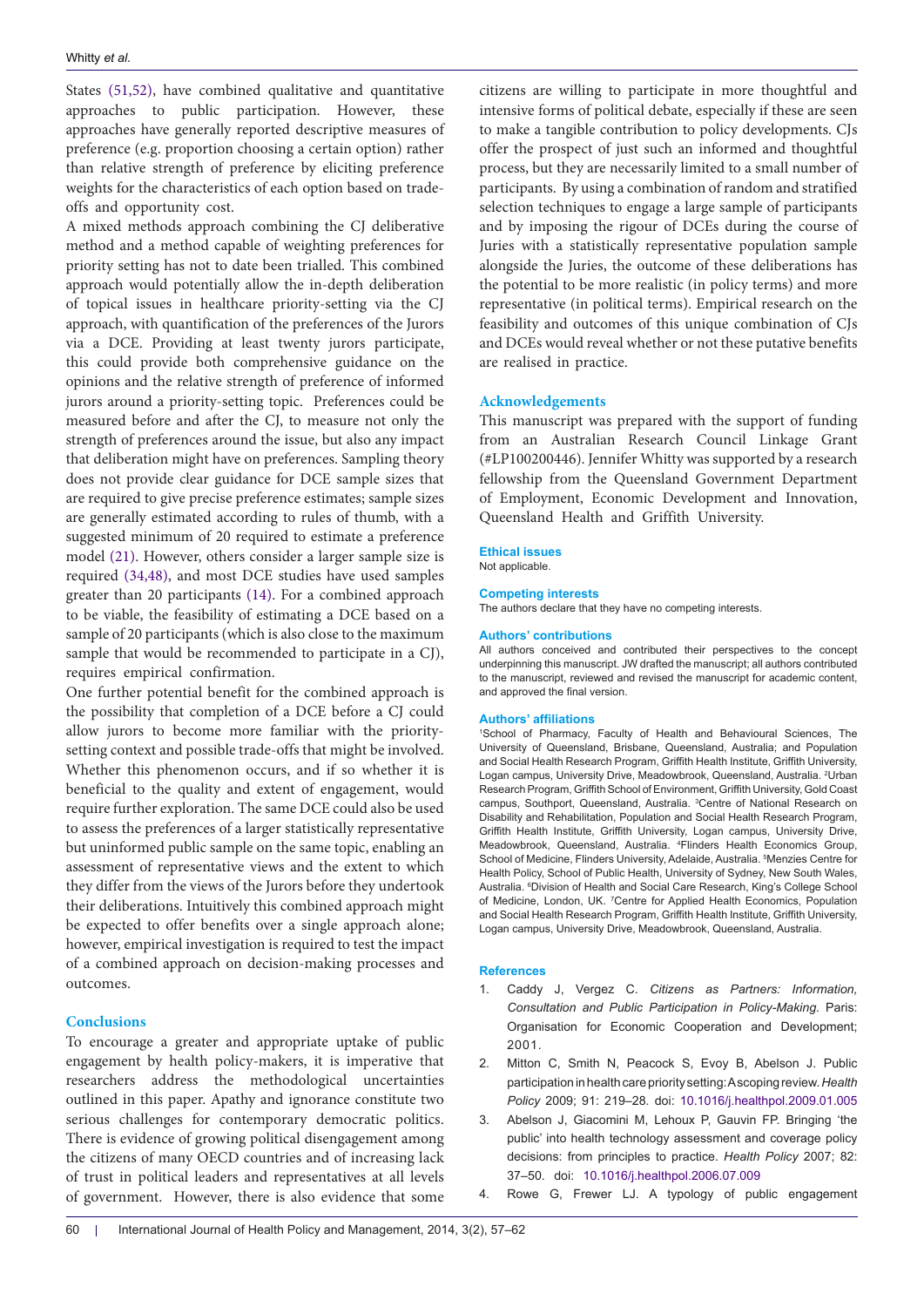<span id="page-4-0"></span>mechanisms. *Science, Technology & Human Values* 2005; 30: 251–90. doi: [10.1177/0162243904271724](http://dx.doi.org/10.1177/0162243904271724)

- 5. Institute for Local Government. Principles of Local Government Public Engagement [internet]. Sacramento, California 2012 [cited 2012 Feb 26]. Available from: [http://www.ca-ilg.org/](http://www.ca-ilg.org/publicengagementprinciples) [publicengagementprinciples](http://www.ca-ilg.org/publicengagementprinciples)
- <span id="page-4-1"></span>6. Bridges JF, Jones C. Patient-based health technology assessment: a vision of the future. *Int J Technol Assess Health Care* 2007; 23: 30–5. doi: 10.1017[/s0266462307051549](http://dx.doi.org/10.1017/s0266462307051549)
- 7. Facey K, Boivin A, Gracia J, Hansen HP, Lo Scalzo A, Mossman J, *et al*. Patients' perspectives in health technology assessment: a route to robust evidence and fair deliberation. *Int J Technol Assess Health Care* 2010; 26: 334–40. doi: [10.1017/](http://dx.doi.org/10.1017/s0266462310000395) [s0266462310000395](http://dx.doi.org/10.1017/s0266462310000395)
- <span id="page-4-2"></span>8. Gagnon MP, Desmartis M, Lepage-Savary D, Gagnon J, St-Pierre M, Rhainds M, *et al.* Introducing patients' and the public's perspectives to health technology assessment: A systematic review of international experiences. *Int J Technol Assess Health Care* 2011; 27: 31–42. doi: [10.1017/s0266462310001315](http://dx.doi.org/10.1017/s0266462310001315)
- <span id="page-4-3"></span>9. Ryan M, Scott DA, Reeves C, Bate A, van Teijlingen ER, Russell EM, *et al.* Eliciting public preferences for healthcare: a systematic review of techniques. *Health Technol Assess* 2001; 5: 1–186.
- <span id="page-4-4"></span>10. Wiseman V, Mooney G, Berry G, Tang KC. Involving the general public in priority setting: experiences from Australia. *Soc Sci Med* 2003; 56: 1001–12. doi: [10.1016/S0277-9536\(02\)00091-6](http://dx.doi.org/10.1016/S0277-9536(02)00091-6)
- <span id="page-4-5"></span>11. Scuffham PA, Whitty JA, Mitchell A, Viney R. The use of QALY weights for QALY calculations: a review of industry submissions requesting listing on the Australian Pharmaceutical Benefits Scheme 2002-4. *Pharmacoeconomics* 2008; 26: 297–310. doi: [10.2165/00019053-200826040-00003](http://dx.doi.org/10.2165/00019053-200826040-00003)
- <span id="page-4-6"></span>12. Dolan P, Shaw R, Tsuchiya A, Williams A. QALY maximisation and people's preferences: a methodological review of the literature. *Health Econ* 2005; 14: 197–208. doi: [10.1002/hec.924](http://dx.doi.org/10.1002/hec.924)
- <span id="page-4-7"></span>13. Whitty JA, Lancsar E, Rixon K, Golenko X, Ratcliffe J. A systematic review of stated preference studies reporting public preferences for healthcare priority setting. *Patient* 2014; Epub ahead of print 29 May 2014. doi: [10.1007/s40271-014-0063-2](http://dx.doi.org/10.1007/s40271-014-0063-2)
- <span id="page-4-8"></span>14. de Bekker-Grob EW, Ryan M, Gerard K. Discrete choice experiments in health economics: a review of the literature. *Health Econ* 2012; 21: 145–72. Doi: [10.1002/hec.1697](http://dx.doi.org/10.1002/hec.1697)
- <span id="page-4-9"></span>15. Mullen PM. Public involvement in health care priority setting: an overview of methods for eliciting values. *Health Expect* 1999; 2: 222–34. doi: [10.1046/j.1369-6513.1999.00062.x](http://dx.doi.org/10.1046/j.1369-6513.1999.00062.x)
- <span id="page-4-10"></span>16. Menon D, Stafinski T. Engaging the public in priority-setting for health technology assessment: findings from a citizens' jury. *Health Expect* 2008; 11: 282–93. doi: [10.1111/j.1369-](http://dx.doi.org/10.1111/j.1369-7625.2008.00501.x) [7625.2008.00501.x](http://dx.doi.org/10.1111/j.1369-7625.2008.00501.x)
- 17. Mooney G. A Handbook on Citizens' Juries with Particular Reference to Health Care [internet]. 2010 [cited 2010 July 27]. Available from: <http://www.gavinmooney.com>
- <span id="page-4-18"></span>18. Coote A, Lenaghan J. *Citizens' Juries: Theory into Practice*. London: Institute for Public Policy Research; 1997.
- <span id="page-4-11"></span>19. Moretto N, Kendall E, Whitty J, Byrnes J, Hills AP, Gordon L, *et al*. Yes, the government should tax soft drinks: findings from a citizens' jury in australia. *Int J Environ Res Public Health* 2014; 11: 2456–71. doi: [10.3390/ijerph110302456](http://dx.doi.org/10.3390/ijerph110302456)
- <span id="page-4-22"></span>20. The Jefferson Center. Citizens Jury Handbook [internet]. The Jefferson Center for New Democratic Processes, 2004 [cited 2011 21 November]. Available from: [http://jefferson-center.](http://jefferson-center.org/wp-content/uploads/2012/10/Citizen-Jury-Handbook.pdf) [org/wp-content/uploads/2012/10/Citizen-Jury-Handbook.pdf](http://jefferson-center.org/wp-content/uploads/2012/10/Citizen-Jury-Handbook.pdf)
- <span id="page-4-24"></span>21. Lancsar E, Louviere J. Conducting discrete choice experiments to inform healthcare decision making: A user's guide. *Pharmacoeconomics* 2008; 26: 661–77. doi: [10.2165/00019053-](http://dx.doi.org/10.2165/00019053-200826080-00004) [200826080-00004](http://dx.doi.org/10.2165/00019053-200826080-00004)
- <span id="page-4-23"></span>22. Littlejohns P. The Citizens Council. In: Towse A, C Pritchard, N Devlin, editors. *Cost-effectiveness Thresholds: Economic and Ethical Issues*. London: Kings Fund: Office of Health Economics; 2002. p. 104–6.
- <span id="page-4-15"></span>23. Davies C, Wetherell M, Barnett E, Seymour-Smith S. *Opening the Box: Evaluating the Citizens Council of NICE. Report*. Milton Keynes: The Open University; 2005.
- <span id="page-4-12"></span>24. Smith G, Wales C. Citizens' Juries and Deliberative Democracy. *Polit Stud (Oxf)* 2000; 48: 51–65. doi: [10.1111/1467-9248.00250](http://dx.doi.org/10.1111/1467-9248.00250)
- <span id="page-4-13"></span>25. Fishkin J. *The Voice of the People: Public Opinion and Democracy*. New Haven: Yale University Press; 1997.
- <span id="page-4-14"></span>26. Somin I. *When Ignorance Isn't Bliss: How political ignorance threatens democracy. Policy Analysis No 525*. Washington DC: Cato Institute; 2004.
- <span id="page-4-16"></span>27. Iredale R, Longley M, Thomas C, Shaw A. What choices should we be able to make about designer babies? A Citizens' Jury of young people in South Wales. *Health Expect* 2006; 9: 207–17. doi: [10.1111/j.1369-7625.2006.00387.x](http://dx.doi.org/10.1111/j.1369-7625.2006.00387.x)
- <span id="page-4-17"></span>28. National Health and Hospitals Reform Commission. *A Healthier Future for all Australians: Final Report*. Canberra: Australian Government; 2009. doi: [10.1037/e506792012-001](http://dx.doi.org/10.1037/e506792012-001)
- <span id="page-4-19"></span>29. Rogers WA, Street JM, Braunack-Mayer AJ, Hiller JE. Pandemic influenza communication: views from a deliberative forum. *Health Expect* 2009; 12: 331–42. doi: [10.1111/j.1369-](http://dx.doi.org/10.1111/j.1369-7625.2009.00562.x) [7625.2009.00562.x](http://dx.doi.org/10.1111/j.1369-7625.2009.00562.x)
- <span id="page-4-20"></span>30. Mooney GH, Blackwell SH. Whose health service is it anyway? Community values in healthcare. *Med J Aust* 2004; 180: 76–8.
- <span id="page-4-21"></span>31. Paul C, Nicholls R, Priest P, McGee R. Making policy decisions about population screening for breast cancer: the role of citizens' deliberation. *Health Policy* 2008; 85: 314–20. doi: [10.1016/j.](http://dx.doi.org/10.1016/j.healthpol.2007.08.007) [healthpol.2007.08.007](http://dx.doi.org/10.1016/j.healthpol.2007.08.007)
- <span id="page-4-25"></span>32. Mills JS. *On Liberty*. London: Parker; 1859.
- <span id="page-4-26"></span>33. Dahl RA. *On Democracy*. New Haven: Yale University Press; 1998.
- <span id="page-4-27"></span>34. Marshall D, Bridges JFP, Hauber B, Cameron R, Donnalley L, Fyie K, *et al*. Conjoint analysis applications in health - How are studies being designed and reported? *Patient* 2010; 3: 249–56. doi: [10.2165/11539650-000000000-00000](http://dx.doi.org/10.2165/11539650-000000000-00000)
- <span id="page-4-28"></span>35. Manski CF. The structure of random utility models. *Theory Decis* 1977; 8: 229–54. doi: [10.1007/bf00133443](http://dx.doi.org/10.1007/bf00133443)
- 36. McFadden D. Conditional logit analysis of qualitative choice behaviour. In: Zarembka P, editor*. Frontiers in Econometrics.* New York: Academic Press; 1974. p. 105–42.
- <span id="page-4-29"></span>37. Thurstone L. A law of comparative judgement. *Psychol Rev* 1927; 4: 273–86. doi: [10.1037/h0070288](http://dx.doi.org/10.1037/h0070288)
- <span id="page-4-30"></span>38. Lancaster K. A new approach to consumer theory. *J Polit Econ* 1966; 74: 132–57. doi: [10.1086/259131](http://dx.doi.org/10.1086/259131)
- <span id="page-4-31"></span>39. Ryan M. Discrete choice experiments in health care. *BMJ* 2004; 328: 360–1. doi: [10.1136/bmj.328.7436.360](http://dx.doi.org/10.1136/bmj.328.7436.360)
- <span id="page-4-32"></span>40. Ratcliffe J. Public preferences for the allocation of donor liver grafts for transplantation. *Health Econ* 2000; 9: 137– 48. doi: [10.1002/\(sici\)1099-1050\(200003\)9:2%3C137::aid](http://dx.doi.org/10.1002/(sici)1099-1050(200003)9:2%3C137::aid-hec489%3E3.3.co;2-t)[hec489%3E3.3.co;2-t](http://dx.doi.org/10.1002/(sici)1099-1050(200003)9:2%3C137::aid-hec489%3E3.3.co;2-t)
- 41. Green C, Gerard K. Exploring the social value of health-care interventions: a stated preference discrete choice experiment. *Health Econ* 2009; 18: 951–76. doi: [10.1002/hec.1414](http://dx.doi.org/10.1002/hec.1414)